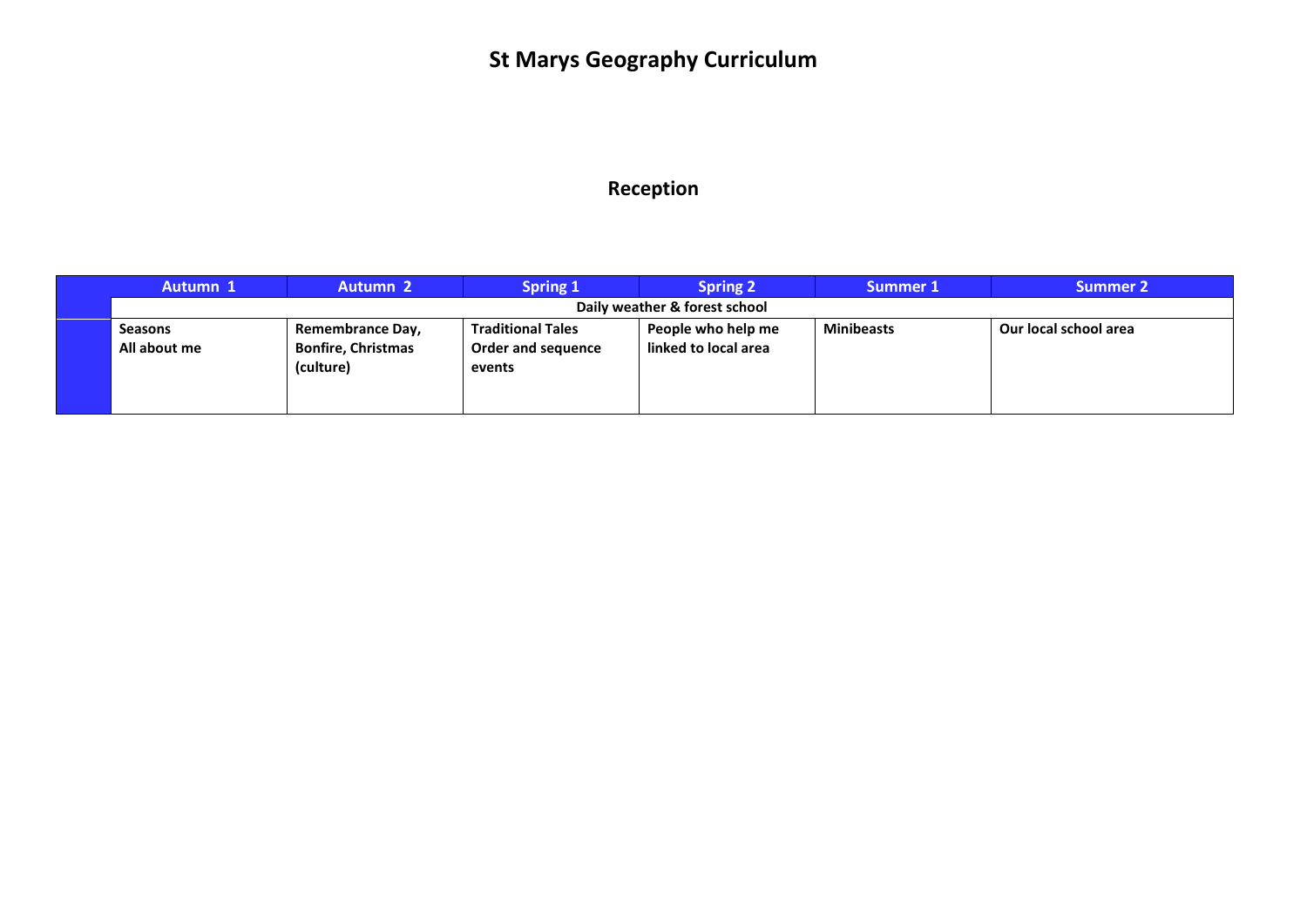### **Infants (Year 1 and 2)**

|                                       | <b>Autumn</b>                                                                                                                                                                                                      | <b>Spring</b>                                                                                                                                                                                                                                                           | Summer.                                                                                                                                                                                                                                                                                                                                                                                                                                                                                                                                                                                                                                                    |
|---------------------------------------|--------------------------------------------------------------------------------------------------------------------------------------------------------------------------------------------------------------------|-------------------------------------------------------------------------------------------------------------------------------------------------------------------------------------------------------------------------------------------------------------------------|------------------------------------------------------------------------------------------------------------------------------------------------------------------------------------------------------------------------------------------------------------------------------------------------------------------------------------------------------------------------------------------------------------------------------------------------------------------------------------------------------------------------------------------------------------------------------------------------------------------------------------------------------------|
| $\blacktriangleright$<br><b>CYCLE</b> | What a wonderful world<br>name and locate the world's seven<br>continents and five oceans<br>use world maps, atlases and globes to<br>identify continents and oceans                                               | <b>Barnaby Bear (Our country)</b><br>name, locate and identify characteristics of the<br>four countries and capital cities of the United<br>Kingdom and its surrounding seas<br>use world maps, atlases and globes to identify<br>the United Kingdom and its countries, | <b>Contrast Maidenhead &amp; Rajasthan</b><br>understand geographical similarities and<br>$\bullet$<br>differences through studying the human and<br>physical geography of a small area of the<br>United Kingdom, and of a small area in a<br>contrasting non-European country<br>use world maps, atlases and globes to identify<br>the United Kingdom and the countries, studied                                                                                                                                                                                                                                                                          |
| $\mathbf{\mathbf{N}}$<br><b>CYCLE</b> | What wonderful weather<br>identify seasonal and daily weather patterns<br>in the United Kingdom and the location of<br>hot and cold areas of the world in relation to<br>the Equator and the North and South Poles | Key physical features - Beach and seaside<br>use basic geographical vocabulary to refer to:<br>key physical features, including: beach, cliff,<br>coast, forest, hill, mountain, sea, ocean, river,<br>soil, valley, vegetation, season and weather                     | Local area - Maidenhead<br>(key human features)<br>use simple compass directions (North, South,<br>East and West) and locational and directional<br>language [for example, near and far; left and<br>right], to describe the location of features and<br>routes on a map<br>use aerial photographs and plan perspectives<br>to recognise landmarks and basic human and<br>physical features; devise a simple map; and use<br>and construct basic symbols in a key<br>use simple fieldwork and observational skills to<br>study the geography of their school and its<br>grounds and the key human and physical<br>features of its surrounding environment. |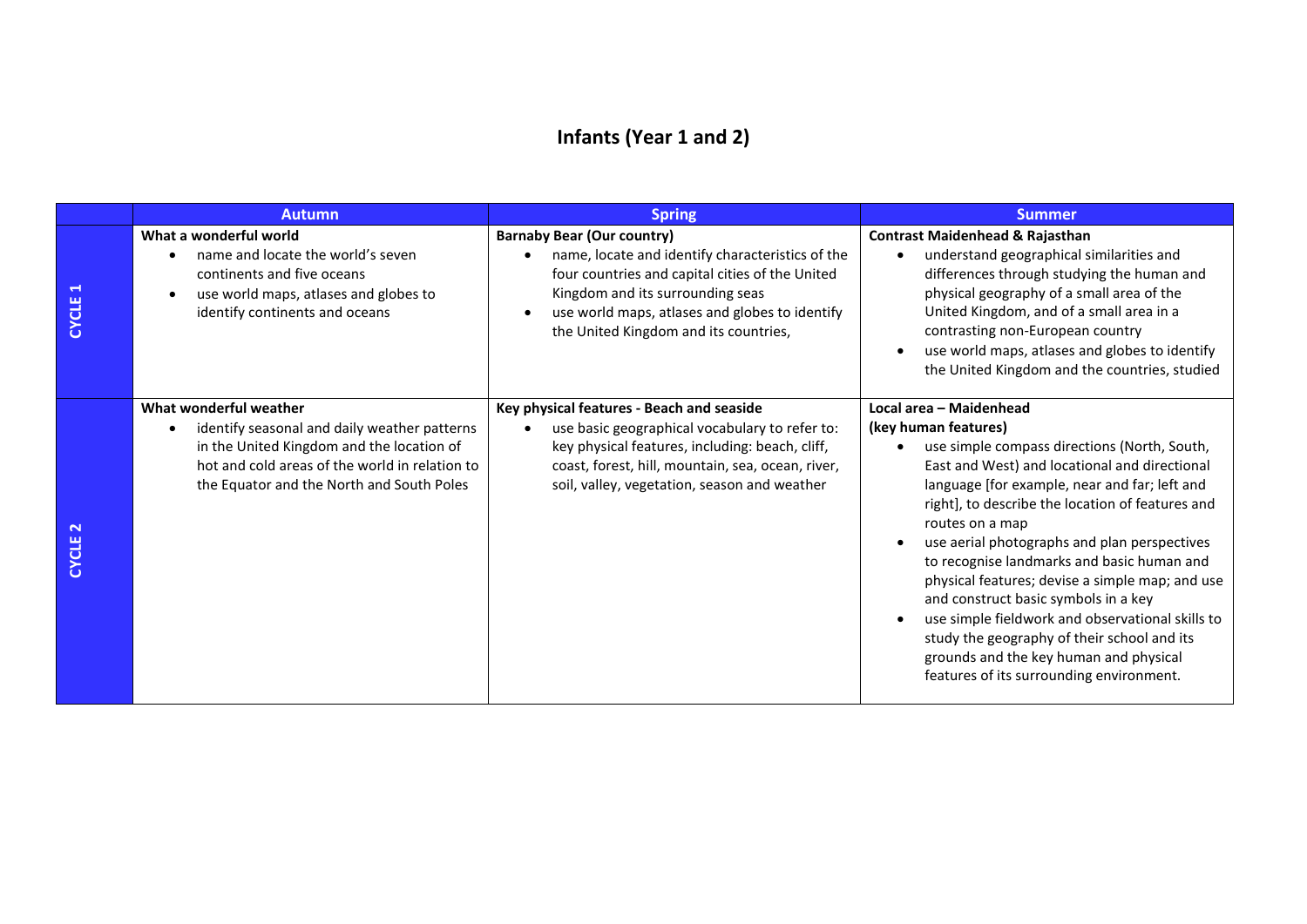### **Lower Juniors (Years 3 and 4)**

|                                       | <b>Autumn</b>                                                                                                                                                                                                                                                                                                                                                                                          | <b>Spring</b>                                                                                                                                                                                                                                                                                                                                                                                                                                                                                                                                                         | <b>Summer</b>                                                                                                                                                                                                                                                                     |  |
|---------------------------------------|--------------------------------------------------------------------------------------------------------------------------------------------------------------------------------------------------------------------------------------------------------------------------------------------------------------------------------------------------------------------------------------------------------|-----------------------------------------------------------------------------------------------------------------------------------------------------------------------------------------------------------------------------------------------------------------------------------------------------------------------------------------------------------------------------------------------------------------------------------------------------------------------------------------------------------------------------------------------------------------------|-----------------------------------------------------------------------------------------------------------------------------------------------------------------------------------------------------------------------------------------------------------------------------------|--|
| $\blacktriangleright$<br><b>CYCLE</b> | <b>Eastern Europe including Poland and Russia</b><br>locate the world's countries, using maps<br>to focus on Europe (including the<br>location of Russia) concentrating on their<br>environmental regions, key physical and<br>human characteristics, countries, and<br>major cities<br>use maps, atlases, globes and<br>digital/computer mapping to locate<br>countries and describe features studied | <b>Rivers and the Water cycle</b>                                                                                                                                                                                                                                                                                                                                                                                                                                                                                                                                     | Map Skills - including grid references, points of the compass,<br>use the eight points of a compass, four and six-figure<br>grid references, symbols and key (including the use of<br>Ordnance Survey maps) to build their knowledge of<br>the United Kingdom and the wider world |  |
| $\mathbf{\tilde{z}}$<br><b>CYCLE</b>  | All around the World<br>identify the position and significance of<br>latitude, longitude, Equator, Northern<br>Hemisphere, Southern Hemisphere, the<br>Tropics of Cancer and Capricorn, Arctic<br>and Antarctic Circle, the<br>Prime/Greenwich Meridian and time<br>zones (including day and night)                                                                                                    | The geography of the UK<br>Counties, cities, towns, human & physical<br>characteristics, topology<br>name and locate counties and cities of the<br>United Kingdom, geographical regions and<br>their identifying human and physical<br>characteristics, key topographical features<br>(including hills, mountains, coasts and<br>rivers), and land-use patterns; and<br>understand how some of these aspects<br>have changed over time<br>use maps, atlases, globes and<br>$\bullet$<br>digital/computer mapping to locate<br>countries and describe features studied | <b>The Amazon</b><br>Human and physical features<br>Location of North and South America, Amazon and<br>main countries it is located in and their major cities<br>using maps, atlases globes<br>Amazon & environmental region, key physical and<br>human characteristics,          |  |